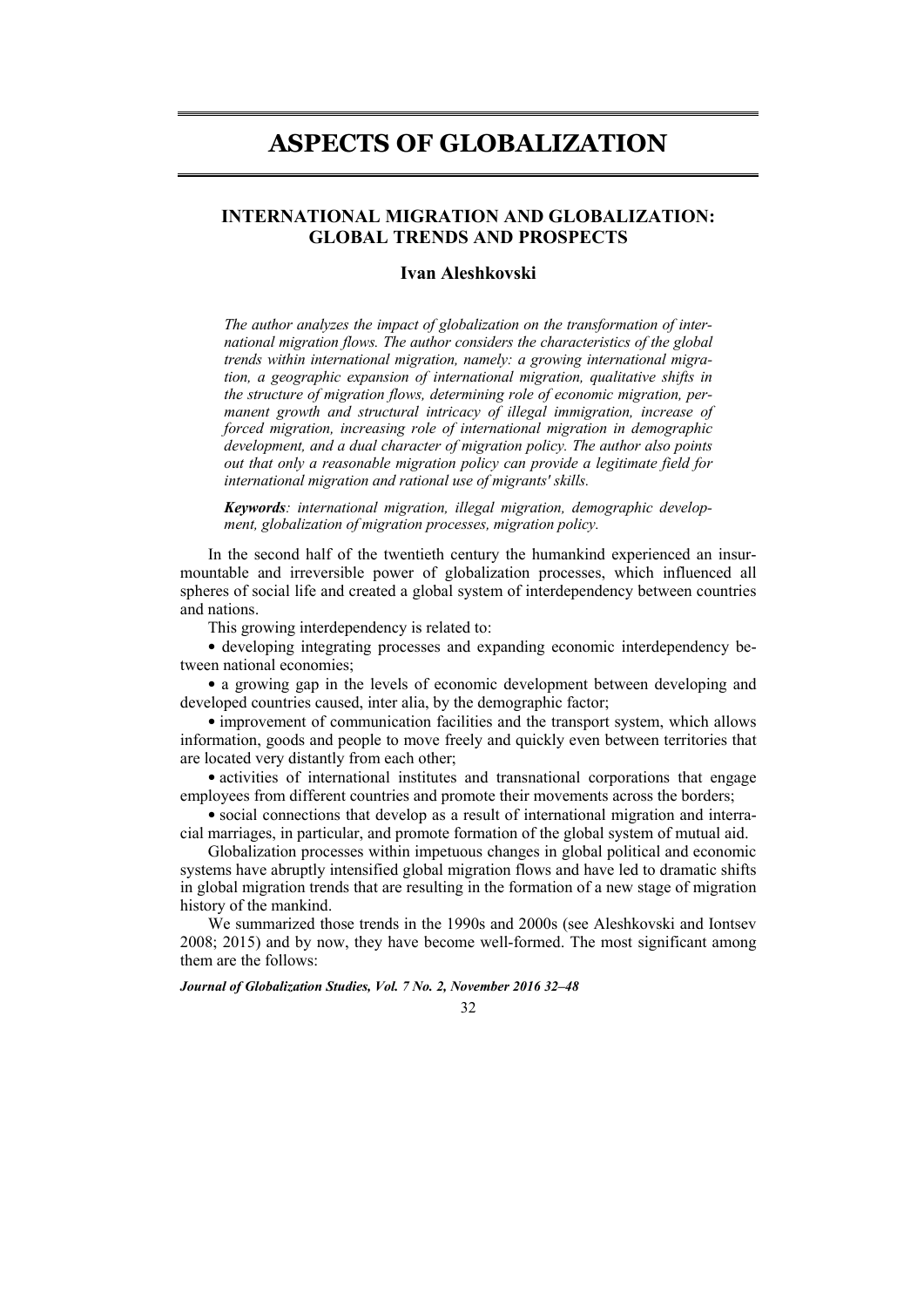– unprecedented growth of the international migration flows and formation of 'nation of migrants';

– a geographic expansion of international migration flows via involvement of practically every country in migration flows;

– qualitative changes in the structure of the international migration flows in compliance with the requirements of globalizing labor market;

– a determinant role of economic migration, primarily of the labour migration;

– a sufficient growth and structural intricacy of illegal migration;

– a growing scale and geographic expansion of forced migration;

– a growing importance of international migration for the demographic development of the world, countries of origin and destination;

– a dual character of migration policy at global, regional, and national levels.

#### **Growth of the International Migration Scale**

The collapse of the USSR and emergence of separate independent states in its place, important political and social changes in the Eastern Europe, the collapse of Yugoslavia and prolonged conflict between the Serbians and Albanians, the crisis in the Persian Gulf, civil wars in Rwanda, Somalia, and Sudan, conflicts in Afghanistan, Iraq, Libya and Syria – all these and other events of the 1990s and 2000s set in motion vast and often uncontrolled international migration flows and moved out international migration of population among the most important global phenomena, which had an influence on the world economy and, accordingly, conditions of its globalization.

The scale of international migration allows us to speak about it as a phenomenon with a global influence. According to the United Nations Population Division 2015 estimates, more than 244 million people live outside their country of birth, 57 per cent of all international migrants live in more developed regions. Currently, international migrants make up nearly one of every 32 people in world, almost one of every eight people in the developed regions and nearly one of every 65 people in developing regions. Collectively, international migrants could now constitute the world's fifth most populous nation if they all lived in the same place – after China, India, the United States, and Indonesia (UN 2015b).

One should note that these figures do not include illegal immigrants whose number according to different estimates amounts from 10 to 15 per cent of the total number of international migrants (from 24 to 36 million people) and international tourists whose number exceeded 1,200 million. If we add 150 million labour migrants together with their family members, more than 10 million seasonal and frontier workers, and no less than 60 million forced migrants (refugees, displaced people, asylum seekers, 'ecological refugees', *etc.*), we will have the total number of people involved in the international migration in this or that form which amounts to over 1.5 billion people. If we summarize all the categories of migrants then every fifth Earth's inhabitant is an international migrant. This brings up the idea of the so-called 'nations of migrants', which can be compared by its quantity with the quantity of two largest nations of the world.

As it can be seen from Table 1, in the last half a century there have been significant changes in the regional distribution of international migration flows. If in 1960 the majority of international migrants (57.2 per cent) located in the developing regions, now more than 57.6 per cent of international migrants have settled in the developed regions. The most perceptible changes have been observed in Europe and North America where over the period from 1960 to 2015 the number of international migrants has increased by 5.3 times and by 4.3 times respectively. Currently, the region with the highest number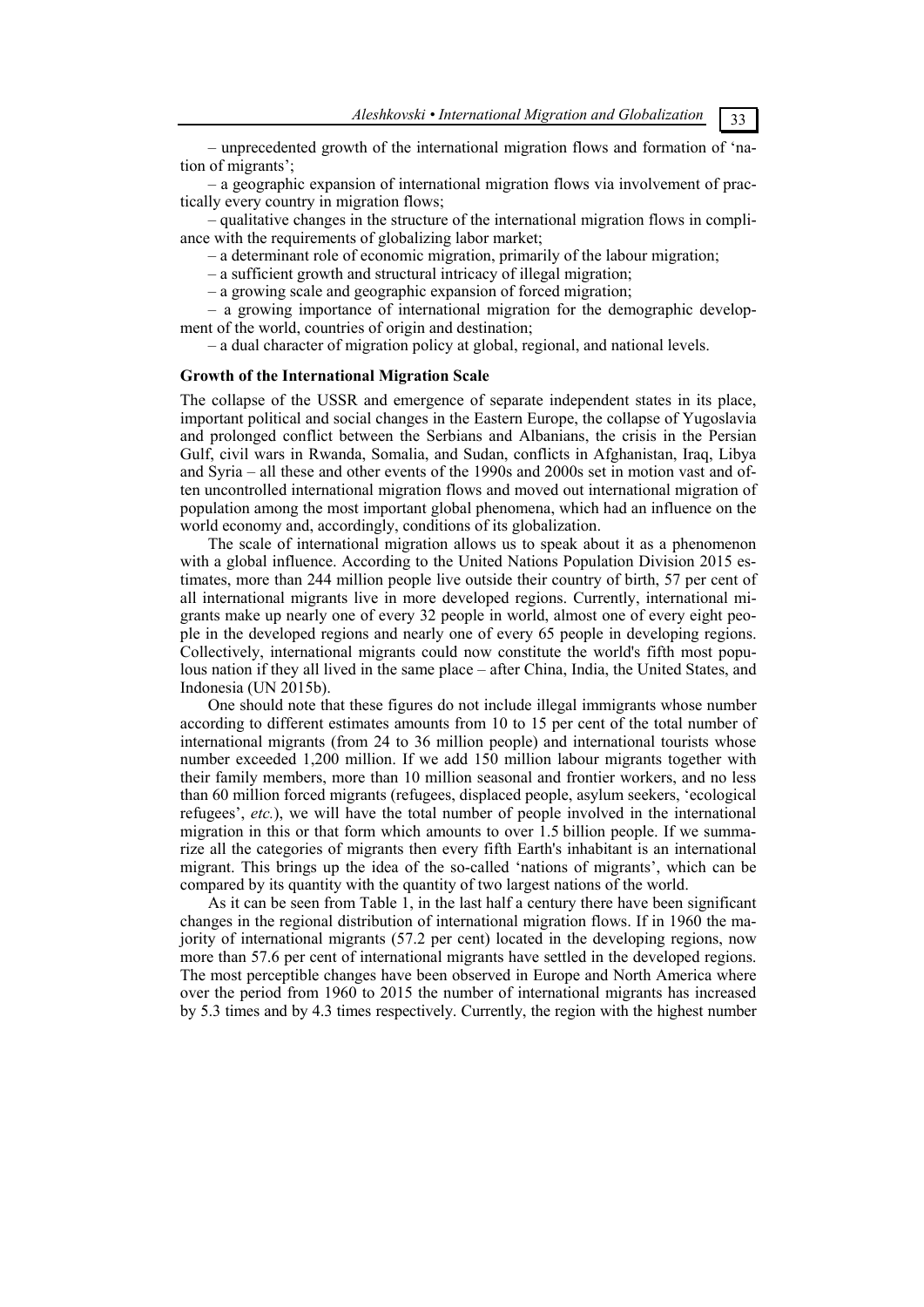of international migrants is Europe (more than 76.15 million people in 2015), followed by Asia (75.08 million people) and North America (54.49 million people) (UN 2016a).

*Table 1* 

| International migrant stock at mid-year by major area and region, in millions, |  |
|--------------------------------------------------------------------------------|--|
| 1960–2015                                                                      |  |

| Major Area, Region | 1960  | 1970  | 1980  | 1990   | 2000   | 2005   | 2010   | 2015   |
|--------------------|-------|-------|-------|--------|--------|--------|--------|--------|
| World              | 75.46 | 81.34 | 99.28 | 152.56 | 172.70 | 191.27 | 221.71 | 243.70 |
| Developed regions  | 32.31 | 38.36 | 47.46 | 82.38  | 103.38 | 117.18 | 132.56 | 140.48 |
| Developing regions | 43.15 | 42.97 | 51.82 | 70.18  | 69.32  | 74.09  | 89.15  | 103.22 |
| Europe             | 14.24 | 18.79 | 21.89 | 49.22  | 56.27  | 64.09  | 72.37  | 76.15  |
| Africa             | 9.13  | 9.94  | 14.10 | 15.69  | 14.80  | 15.19  | 16.84  | 20.65  |
| Asia               | 28.48 | 27.82 | 32.11 | 48.14  | 49.34  | 53.37  | 65.91  | 75.08  |
| Latin America and  | 6.01  | 5.68  | 6.08  | 7.17   | 6.59   | 7.23   | 8.24   | 9.23   |
| the Caribbean      |       |       |       |        |        |        |        |        |
| Northern America   | 12.51 | 12.99 | 18.09 | 27.61  | 40.35  | 45.36  | 51.22  | 54.49  |
| Oceania            | 2.13  | 3.03  | 3.75  | 4.73   | 5.36   | 6.02   | 7.13   | 8.10   |

*Source:* UN 2006a; 2015b.

The important indicator reflecting the ratio of international migration is the growing share of international migrants in the total population of the receiving states. In 1960, there were 27 countries in the world where the percentage of international migrants was up to 10 per cent, while in 2015 the number of such countries reached 92, moreover, in 16 countries the share of international migrants in total population exceeded 50 per cent (UN 2015b).

Most significantly, in the period from 1960 to 2015 the share of migrants in the total population increased in the oil-producing countries of the Persian Gulf: in Bahrain from 17.1 to 51.1 per cent, in Kuwait from 32.6 to 73.6 per cent, in Qatar from 32.0 to 75.5 per cent, in the UAE from 2.4 to 88.4 per cent, and in Saudi Arabia from 1.6 to 32.3 per cent (see Table 2).

*Table 2* 

| Country           | 1960     | Country      | 2015     |
|-------------------|----------|--------------|----------|
| <b>Israel</b>     | 56.1 %   | <b>UAE</b>   | 88.4%    |
| Jordan            | 43.1 $%$ | Qatar        | 75.5 %   |
| Kuwait            | $32.6\%$ | Kuwait       | 73.6 %   |
| Oatar             | 32.0 %   | Bahrein      | 51.1 %   |
| Singapore         | $31.7\%$ | Singapore    | 45.4%    |
| Brunei Darussalam | $25.2\%$ | Oman         | 41.1 $%$ |
| Côte d'Ivoire     | 18.0%    | Jordan       | 41.0 $%$ |
| Bahrein           | 17.1%    | Lebanon      | 34.1%    |
| Australia         | $16.6\%$ | Saudi Arabia | $32.3\%$ |
| Canada            | $15.0\%$ | Switzerland  | 29.4 %   |

## **Countries with the largest percentage of international migrants in the total population**

*Note:* only for countries with the population exceeding 500 thousands people. *Source:* UN 2006a, 2015b.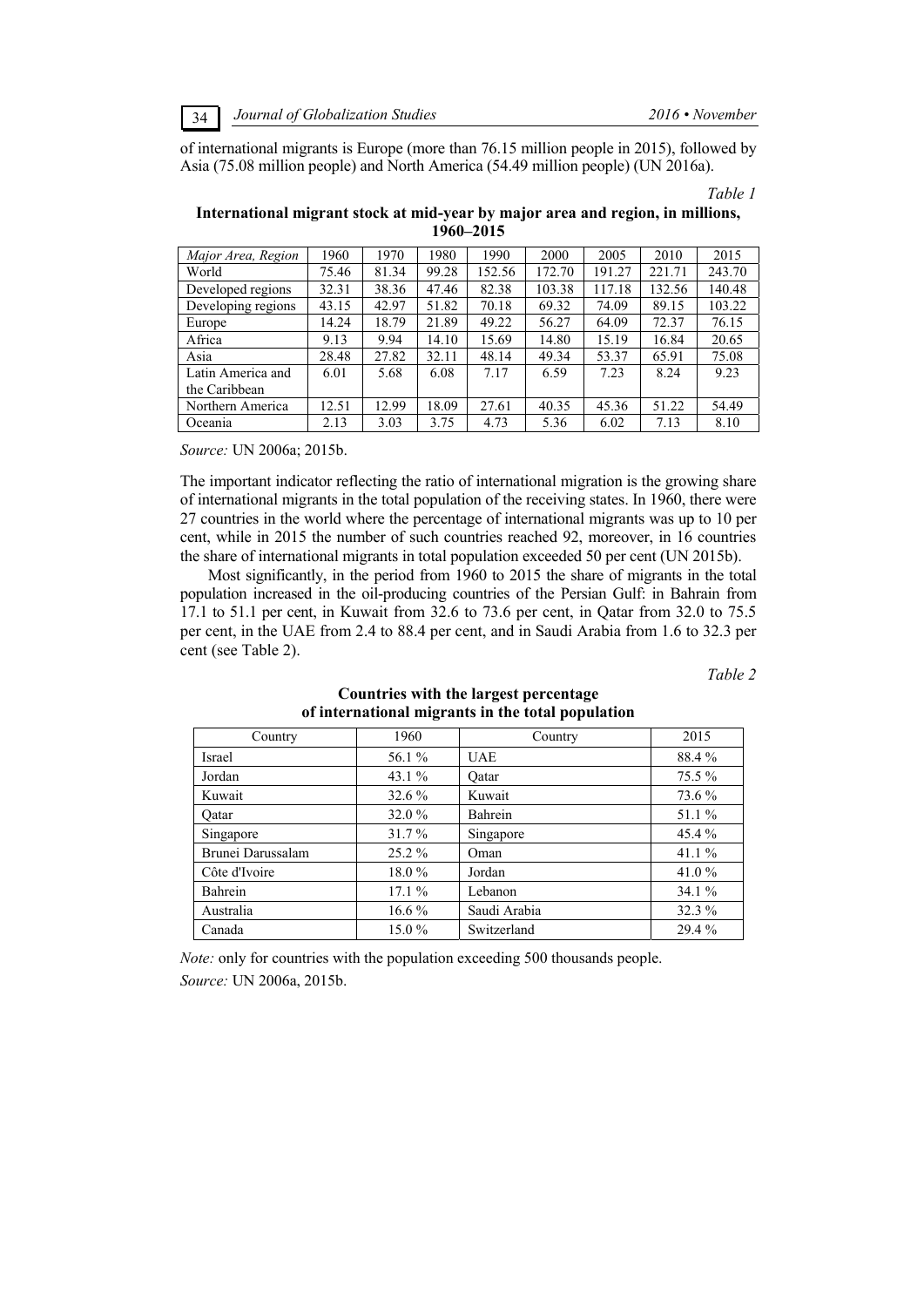*Aleshkovski • International Migration аnd Globalization* 35

Thus, international migration flows in the contemporary world became global phenomena affecting all spheres of life of the global community; besides, the international migration became one of the key factors of social and economic development of states.

#### **Geographic Expansion of International Migration Flows**

Nowadays, almost every country in the world is to a greater or lesser extent involved in international migration. Even such 'closed' states as Northern Korea or Cuba are getting more and more proactive in the migration processes taking into account that emigration in these countries is much more strictly controlled than immigration, as opposed to many other countries.

One should note that despite the fact that the majority of international migrants originate from the developing countries, the contemporary migration flows far from always have only 'South-North' or 'East-West' vectors. Nearly half of all reported migrants move from one developing country to another and approximately the same number move from the developing countries to the developed ones. In other words, the number of migrants moving from 'south to south' approximately balances out the number of migrants who move from 'south to north'.

In the twenty-first century, all countries and territories in the world become, in one way or another, countries of destination for some migrants. The era of fast transportation throughout the world affects every country, and the international migrants can be found almost everywhere. According to the UN Population Division, in 2015 the only sovereign state in the world, where the number of international migrants was less than 1,000 people, was the Republic Tuvalu (number of its inhabitants is below 10.5 thousand people) (UN 2015a).

In 1965 there were 41 countries with the number of migrants exceeding 300 thousand people, while in 2000 the number of such countries grew to 66, and by 2015 it reached 81; moreover, in 37 countries the number of international migrants exceeded a million persons, while in 10 countries it was over 5 million persons. At the top of the list are the USA (46.6 mln persons), Germany (12.0 mln persons) and Russia (11.6 mln persons) (see Table 3).

*Table 3* 

| Country        | 2000  | Country        | 2015  |
|----------------|-------|----------------|-------|
| <b>USA</b>     | 34.81 | <b>USA</b>     | 46.63 |
| Russia         | 11.90 | Germany        | 12.01 |
| Germany        | 8.99  | Russia         | 11.64 |
| India          | 6.41  | Saudi Arabia   | 10.19 |
| France         | 6.28  | United Kingdom | 8.54  |
| Ukraine        | 5.23  | <b>UAE</b>     | 8.10  |
| Canada         | 5.51  | Canada         | 7.84  |
| Saudi Arabia   | 5.26  | France         | 7.78  |
| United Kingdom | 4.73  | Australia      | 6.76  |
| Australia      | 4.39  | Spain          | 5.85  |

#### **Countries hosting the largest numbers (in millions) of international migrants**

*Source:* UN 2006a, 2015b.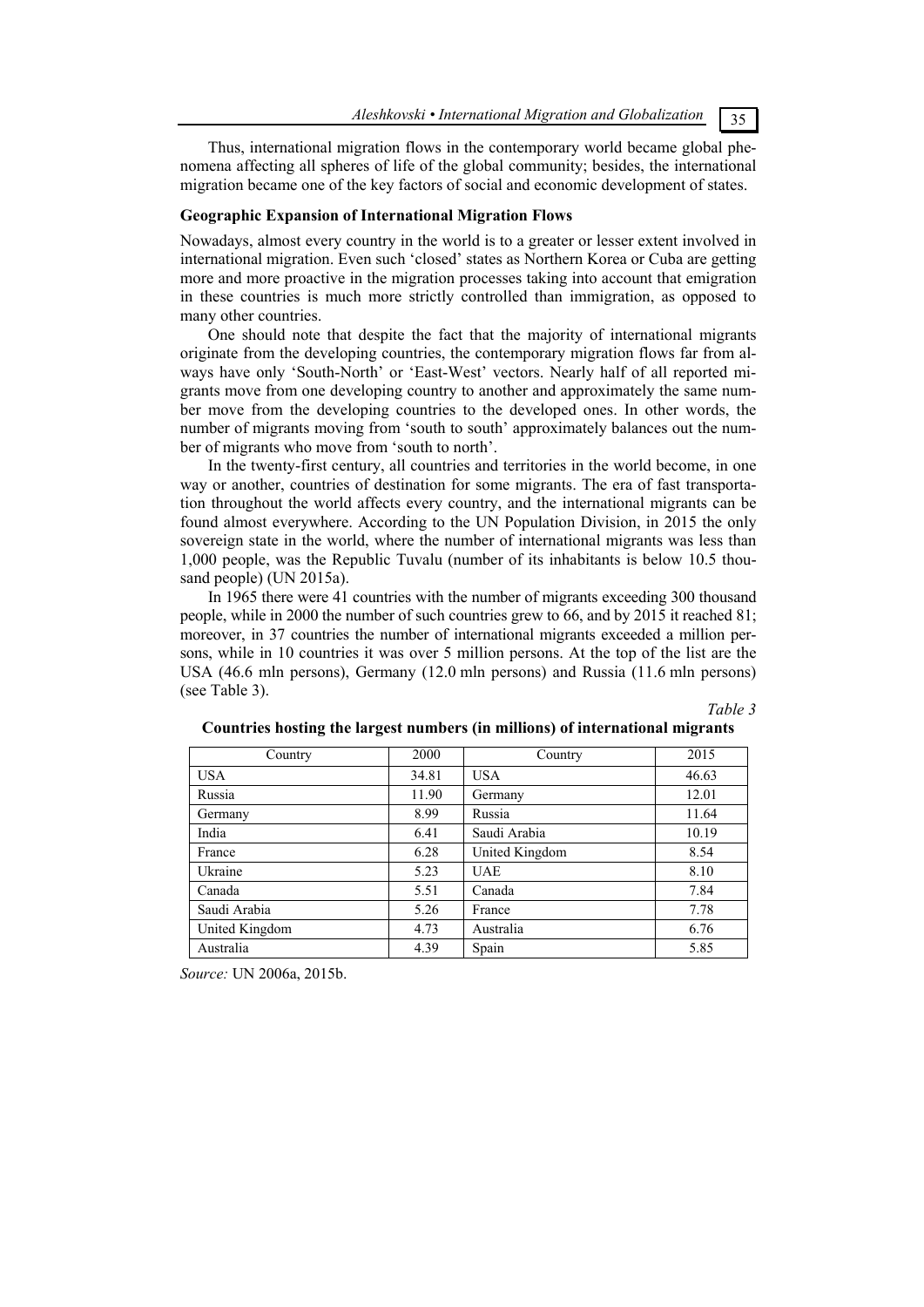Thus, over the last 60 years the shifts in the global migration situation were primarily related to considerable changes of geography of international migrant flows as well as to the increasing number of countries becoming involved in international migration processes.

#### **Qualitative Shifts in the Structure of Migration Flows**

The profound changes that happened in the world in the second half of the twentieth century are rooted in the development of the post-industrial sector of economy and associated transformation of the demands at global labor market, as well as liberal reforms and democratic shifts in the post-communist and developing countries. This encouraged a qualitatively new stage in the development of international migration. In what follows we point out the key changes in the patterns of international migration.

## *Shift from Permanent to Temporary Migration*

The existing data do not provide reliable information on temporary migration flows and for the most part temporary movements are not recorded in the statistics, whereas detailed information on temporary migrants is not regular. Meanwhile, surveys conducted in some countries of destination and statistics on travelers prove that in the recent five decades the number of permanent (or long-term) migrants has been gradually increasing, however, the number and frequency of short-term movements were growing much faster.

Among all the forms and types of international migration, the labor migration has been growing most rapidly during the last decades. This happens due to the spreading and greater availability of transport facilities which make migration easier and 'reduce' the distances between countries and continents. In this situation a temporary work abroad is more preferable than emigration since it incurs less material and non-material costs.

On the other hand, globalization of the world labor market requires a more flexible migration behavior that can be partially provided by labor migration. The attraction of foreign workers on a temporary basis also corresponds to the goals of immigration policy in developed countries which are the 'globalization elite' and in many respects define conditions, under which other countries get involved in globalization processes.

#### *Shifts in the Qualitative Structure of Migration Flows*

In the labor markets of developed countries that determine the direction and activity of international labor migration flows there is a constant demand for foreign labor at two qualification 'poles': low-level workers and skilled labors in technologically advanced jobs. At the same time, the demand for foreign labor in countries of destination tend to evolve towards more qualified labor force, and receiving countries strenuously encourage attraction of qualified immigrants in the branches and sectors of a national economy that face labor deficit.

Shifts in the qualitative structure of migration flows mean first of all an increasing number of skilled professionals among the international migrants. This trend is closely related to probably the most painful phenomenon in international migration, known as 'brain drain' which is a non-return migration of highly skilled specialists – scientists, engineers, physicians, *etc.* (including potential intellectuals such as students, post-graduate students, and trainees). The policy specifically aimed at attracting skilled personnel from other countries is widely used by developed countries, first of all by the USA.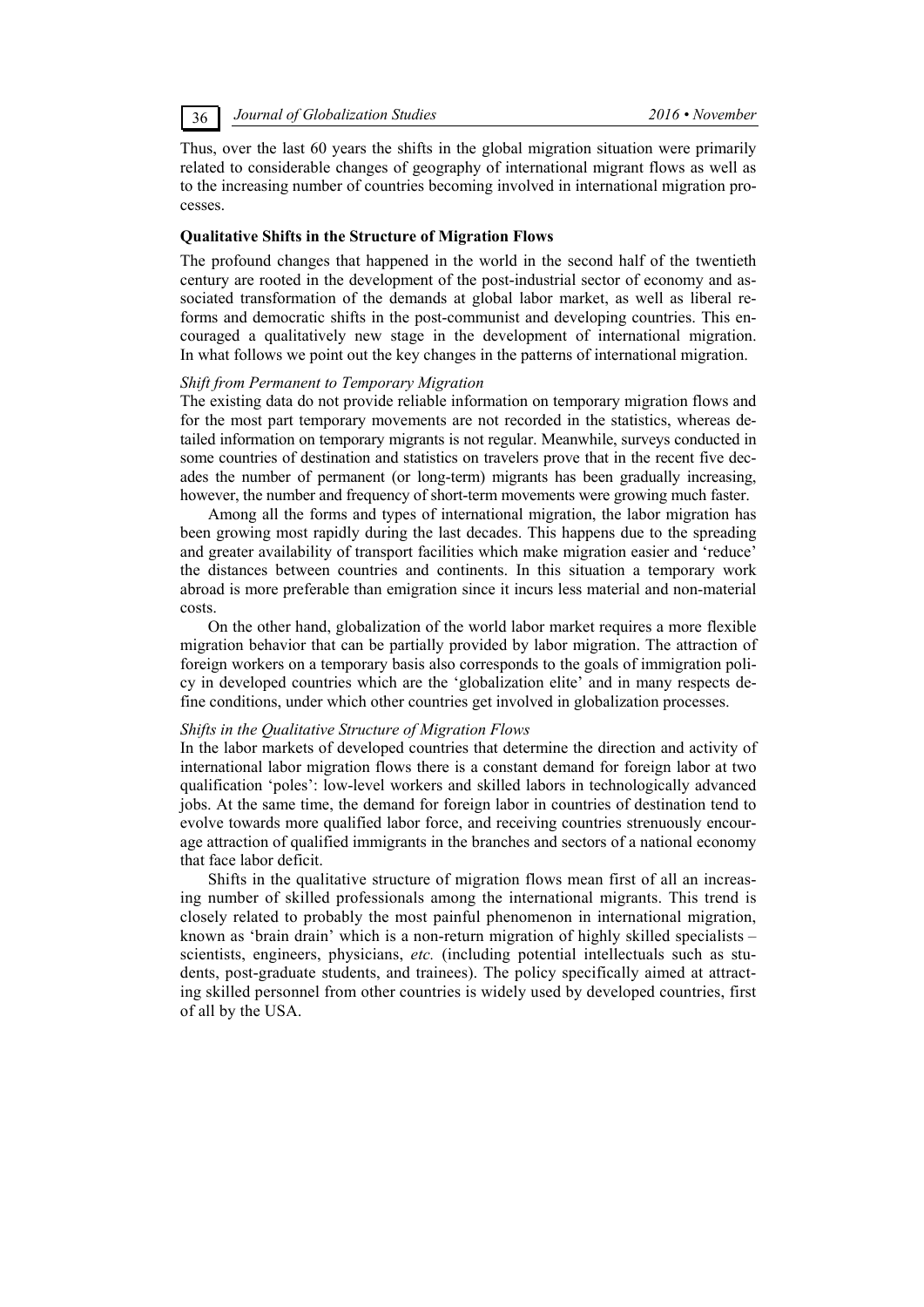*Aleshkovski • International Migration аnd Globalization* 37

On the other hand, low- and non-skilled migrants face new barriers that hamper their access to the countries of final destination. Thus, there simultaneously operate the still preserved push factors in less developed states and the pull factors in receiving countries. As a result, the receiving states are obligated to develop guest workers programs for temporary attraction of low-skilled migrants (ILO 2004: 127–151).

#### *Feminization of Migration Flows*

It is traditionally considered that males constitute the majority of international migrants. Females, if they took part in international migrations, used to be the male migrants' family members. But starting from the beginning of the 1990s the researchers noticed that currently more and more women migrate not in order to join their partner, but in the search for jobs in countries where they think to be better paid in comparison to their home country. In 2015, the share of women among international migrants in the developed countries exceeded 51 per cent (totally in the world – 48 per cent). The share of female migrants is the largest in Nepal (69 per cent), Moldova (65 per cent), and Latvia (60 per cent) (UN 2015b).

*Table 4* 

| Major Area,<br>Region              | 1960 | 1970 | 1980 | 1990 | 1995 | 2000 | 2005 | 2010 | 2015 |
|------------------------------------|------|------|------|------|------|------|------|------|------|
| World                              | 46.8 | 47.2 | 47.2 | 49.0 | 49.2 | 49.1 | 48.8 | 48.3 | 48.2 |
| Developed<br>regions               | 48.9 | 48.9 | 49.8 | 51.1 | 51.1 | 51.1 | 51.2 | 51.7 | 51.9 |
| Developing<br>regions              | 45.3 | 45.8 | 44.8 | 46.6 | 46.5 | 46.1 | 45.1 | 43.3 | 43.3 |
| Europe                             | 48.4 | 47.7 | 48.1 | 51.3 | 51.5 | 51.6 | 51.8 | 52.1 | 52.4 |
| Africa                             | 42.3 | 42.7 | 44.1 | 47.2 | 47.3 | 46.9 | 45.8 | 46.3 | 46.1 |
| Asia                               | 46.4 | 46.8 | 44.6 | 46.0 | 45.9 | 45.6 | 44.6 | 42.0 | 42.0 |
| Latin America<br>and the Caribbean | 44.7 | 46.8 | 48.2 | 49.8 | 50.0 | 50.1 | 50.3 | 50.3 | 50.4 |
| Northern America                   | 50.5 | 51.5 | 52.6 | 51.1 | 50.8 | 50.5 | 50.3 | 51.1 | 51.2 |
| Oceania                            | 44.4 | 46.5 | 47.9 | 49.0 | 49.5 | 50.1 | 50.4 | 50.3 | 50.6 |

# **Female migrants as a percentage of the international migrant stock by major area and region, 1960–2015**

*Source:* UN 2006a; 2015b.

In many respects, the above-mentioned fact is connected with structural modifications in the global economy, which accompany globalization processes. The development of the services economy encourage the increasing role of this sector in the structure of the developed countries' labor market (textile industry, leisure industry, social service, sex services, *etc*.) and constantly growing need in female migrants including those occupied in unqualified jobs.

Thus, feminization of migration flows is one of the important trends of the contemporary international migration, which in its turn is accompanied by the increase of human trafficking, smuggling of migrants and other exploitative practices. The latter happens because women tend to work in the gender-segregated sectors of economy, such as domestic services and leisure sphere, and due to the fact that they are much more likely to suffer gender discrimination than their male counterparts (IOM 2006: 20). These trends pose a challenge to defending labor migrants' human rights (first of all, of the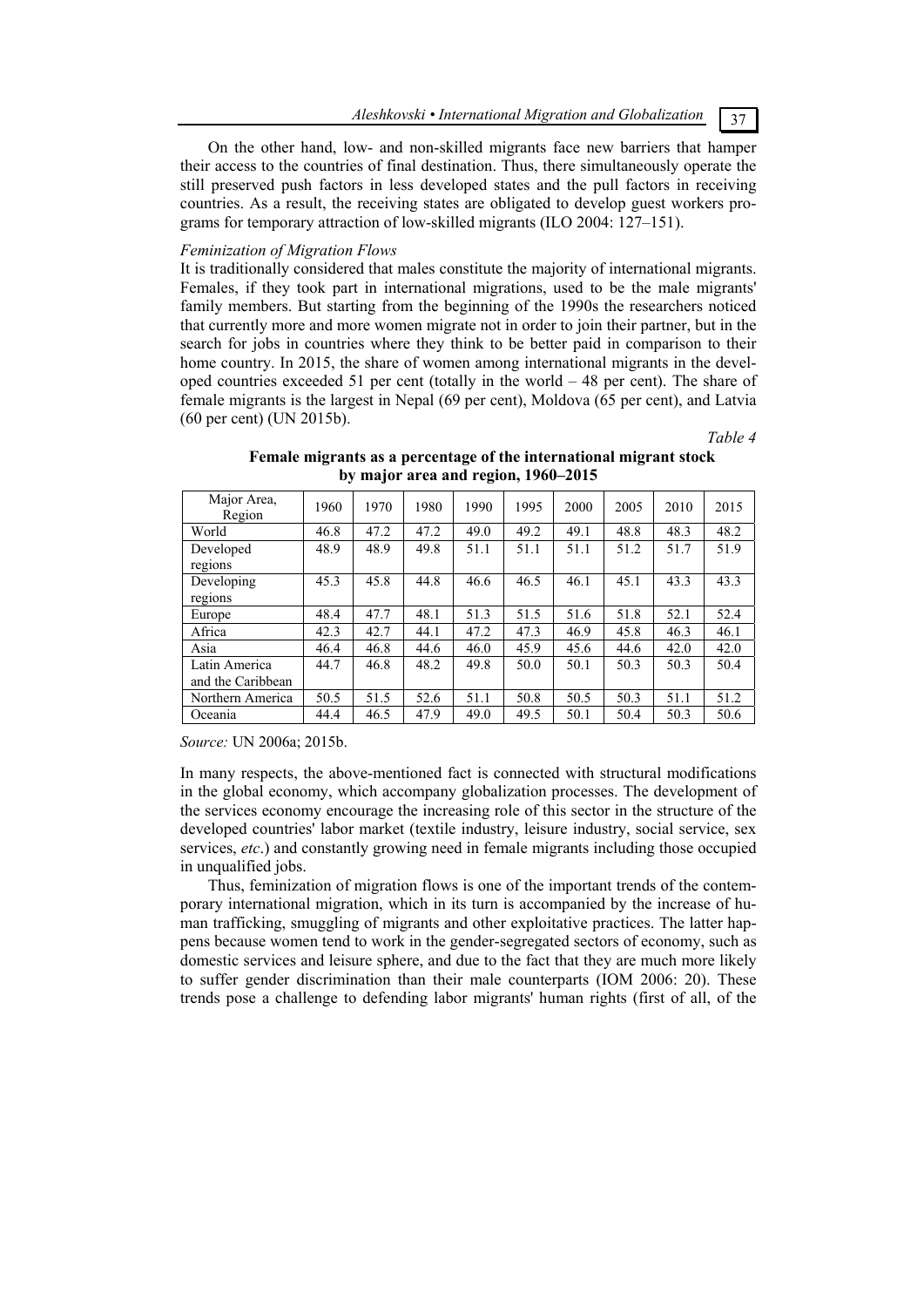women) in the line of priority tasks of national and international institutes, which deal with migration issues.

#### **Determining Role of Economic Migration**

The international migration flows emerge under the influence of different factors, among which economic factors are of primary importance. The growing role and scale of economic migration (first of all, of the labor migration) is the most stable and longlasting trend of international migration. It gained a crucial impulse from the expansion of capitalist economy and commercialization of labor. In terms of global economic globalization the most important issue consists in the formation of the global labor market which operates via export and import of labor resources and has developed to an unprecedented scale.

Despite the fact that one can hardly estimate the general scale of international labor migration flows since far from all the countries monitor the labor migration and a considerable number of labor migrants are illegal; thus, the international labor migration appears to be of a considerable scale indeed and moreover, it turns to be a growing trend.

According to recent ILO estimates, in 2013 there were 150.3 million migrant workers in the world compared to 86 million in 2000 and 3.2 million in 1960. Almost half of migrant workers (48.5 per cent) are concentrated in two broad subregions, Northern America and Northern, Southern and Western Europe. These subregions together make up 52.9 per cent of all female migrant workers and 45.1 per cent of all male migrant workers (ILO 2015).

*Table 5* 

| Broad subregion                       | <b>Millions</b> | $\frac{0}{0}$ |
|---------------------------------------|-----------------|---------------|
| Northern, Southern and Western Europe | 35.8            | 23.8          |
| Eastern Europe                        | 13.8            | 7.0           |
| Northern America                      | 37.1            | 24.7          |
| Latin America and the Caribbean       | 4.3             | 2.9           |
| Sub-Saharan Africa                    | 7.9             | 5.3           |
| Northern Africa                       | 0.8             | 0.5           |
| Central and Western Asia              | 7.0             | 4.7           |
| Arab States                           | 17.6            | 11.7          |
| Eastern Asia                          | 5.4             | 3.6           |
| South-Eastern Asia and the Pacific    | 11.7            | 7.8           |
| Southern Asia                         | 8.7             | 5.8           |
| World                                 | 150.3           | 100           |

**Distribution of migrant workers, by broad subregion, 2013** 

*Source:* ILO 2015: 16.

Despite the fact that migrant-workers make up less than 4.2 per cent of the total number of economically active population of the developed countries, the role of labor migration for many receiving countries is much more significant. It is necessary to note that many countries are simultaneously host and home countries. For example, Canada is a traditional country of destination for migrants, but it also sends a great number of workers, especially high-skilled, to the USA.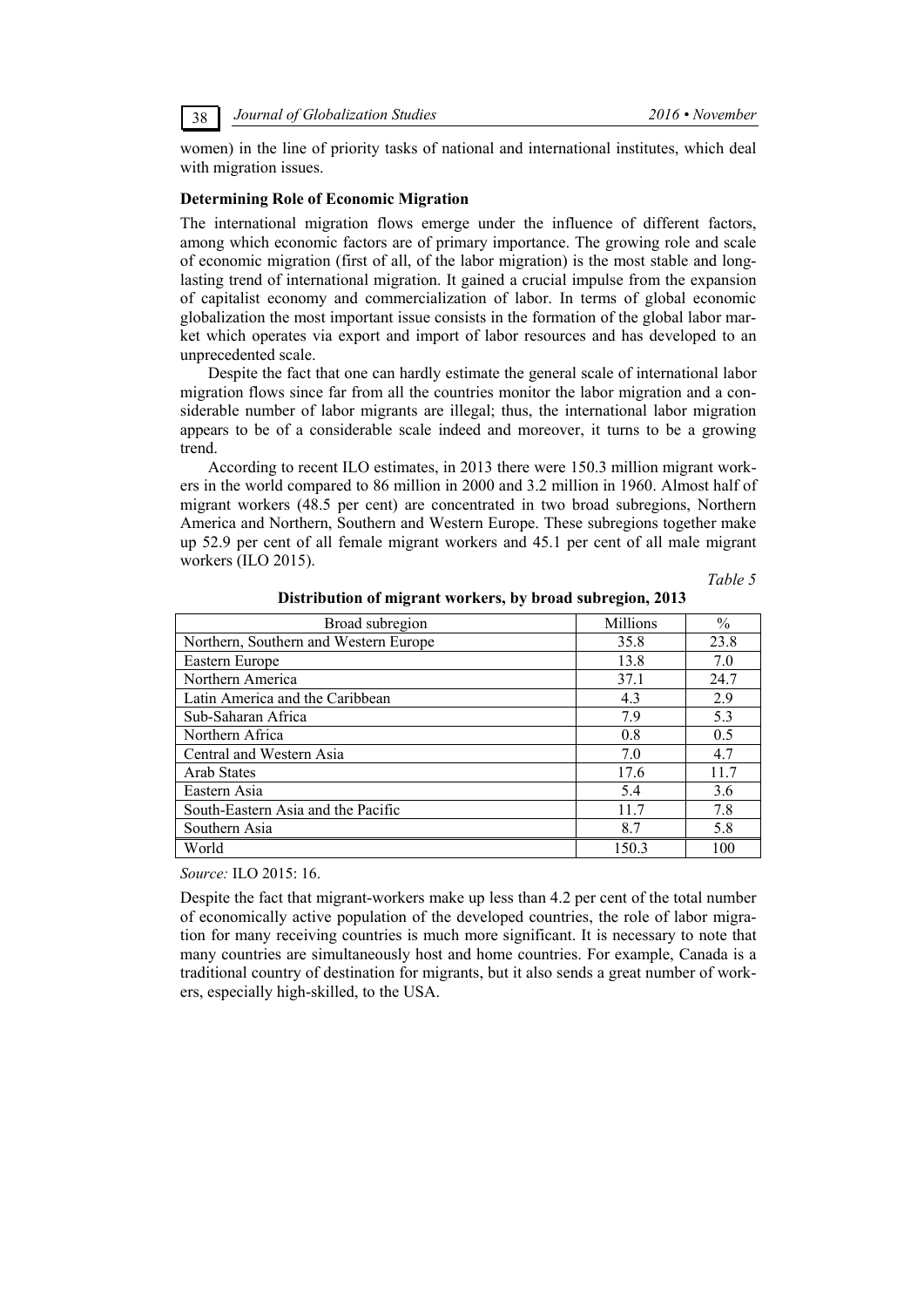We define the following three key factors determining the expansion of international labor migration and its increasing role (IOM 2006: 18):

– the pressure of the changing demographic situation (first of all, the population ageing) and labor market needs in developed countries;

– the pushing demographic factors in developing countries and growing differences of income and opportunities between developing and developed regions, along with an increasing gap between the most dynamically developed countries and other developing world;

– established inter-country networks based on family, culture, and history.

Remittances are the immediate and tangible benefit from international labor migration. The receiving countries financially benefit from labor migration mainly via receiving tax payments, while for the sending countries the financial inflow from migrant workers is more diverse.

Thus, labor migration as a global transference of human capital has become an important factor of development of the global economy and at the same time it is a result and source of increasing interdependence of countries and regions of the world. Considering that international mobility of people in search of jobs in the globalizing world will definitely increase, it is necessary for countries of origin and countries of destination of migrant-workers to develop an effective and fair management of labor migration.

#### **Permanent Growth and Structural Intricacy of Illegal Immigration**

Labor migration is closely related to another contemporary trend in the international migration – to a permanently growing irregular immigration.

There are no reliable data on irregular migrants in the world. According to different estimations, from 10 to 15 per cent of all international migrants stay in the countries of destination in violation of the law. In other words, irregular migrants are about half of legal migrant-workers, and their number is not reducing despite the restrictive immigration rules and special laws directed against irregular immigration. Moreover, countries where the use of labor of irregular migrants is widely practiced are replenished with developing countries. For example, Mexico, the largest supplier of irregular immigrants in the world, is at the same time a receiving society for about one million irregular immigrants from the countries of Latin America and Caribbean. It should be noted that the development of irregular immigration brings the emergence of new categories and groups of migrants who violate the law (migration laws, labor codes, *etc*.), both in destination countries and in transit countries.

Whatever the routes and means migrants use to enter a destination country and whatever measures are taken to prevent this flow, we think that it is hardly possible to effectively counteract irregular immigration under the existing predomination of capitalistic norms when in receiving countries the employers benefit from the cheap and rightless labor of irregular migrants, so that illegal migrants become 'pure taxpayers' beneficial for employers and receiving state. In combination with demographic pressure and economic pushing factors in sending countries, these circumstances make illegal migration in the contemporary world structurally insurmountable. However, this does not mean that we are unable to restrain the scale of irregular immigration. In particular, this can be achieved via a more effective management of legal migration flows. The most important issue for receiving governments is to realize that irregular immigration is neither a form of terrorism or criminality to fight with by all means, nor should they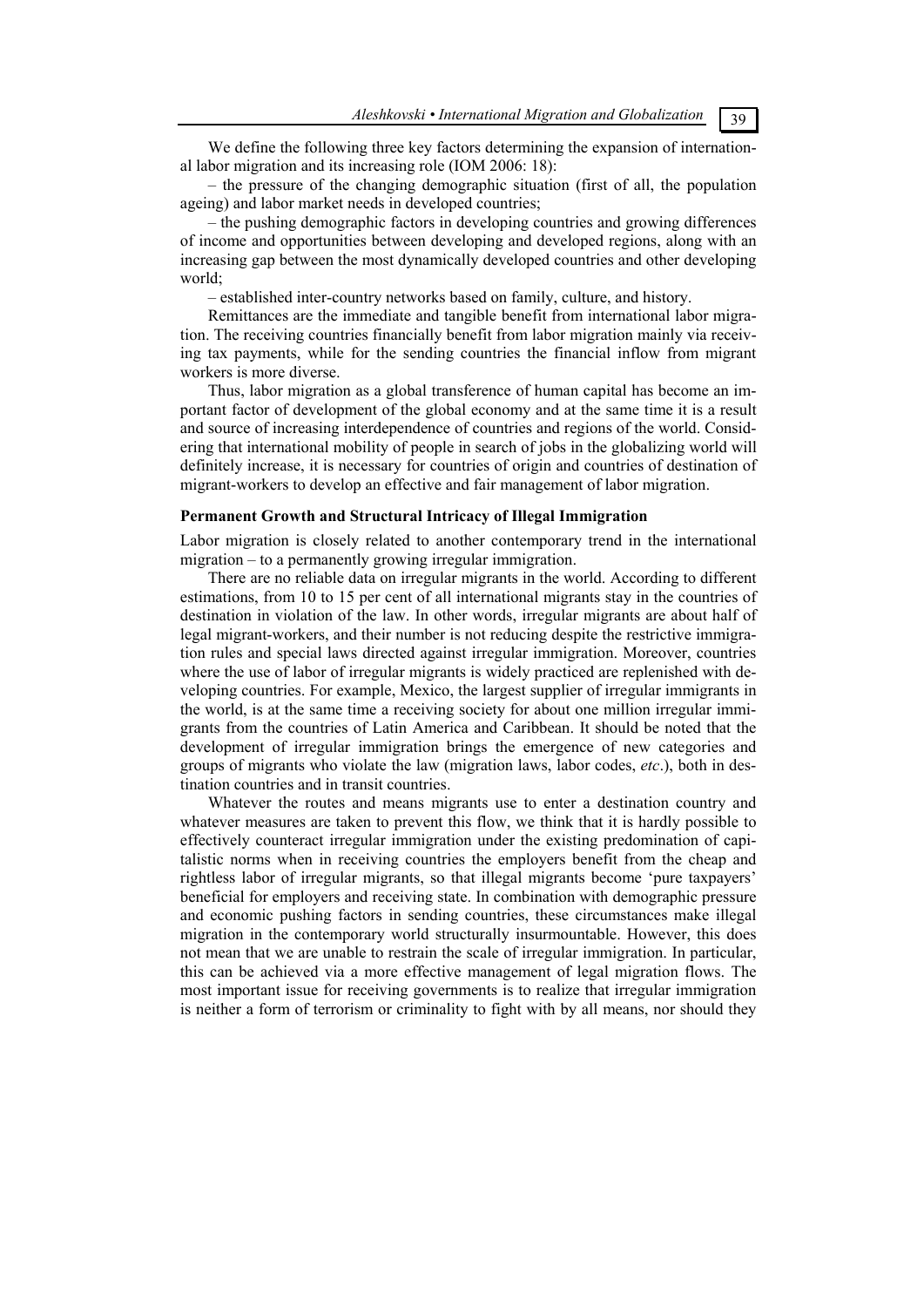40 *Journal of Globalization Studies 2016 • November* 

run to another extreme and open the doors wide for migrants, so that the citizens will have to defend their indigenous rights against undesirable invasion.

#### **Increasing Scale and Geographic Expansion of Forced Migration**

Forced migration is a full range of spatial movements related to permanent or temporary changes in place of residence caused by extreme factors not depending on people's will (political and ethnically based persecutions, natural disasters, technological accidents, ecological catastrophes, armed conflicts, *etc.*). Forced migrants include: refugees, internally displaced people, asylum-seekers, ecological refugees, stateless people and others. For most of them, emergency and life-threat push factors are determinative.

Increase in the scale and geography of forced migration is related to the current stage of international relations filled with political tension, wars, ethnic conflicts, and ecological disasters (after Second World War, over 150 global and regional conflicts happened in the world). According to the UNHCR date, by the end of 2015 the global figure of forced migrants was at 55 million, of which 13.7 million were refugees, 32.3 mln internally displaced people, around 1.8 million asylum-seekers and 3.5 million stateless people (UNHCR 2015).

*Table 6* 

| Estimated forced migration stock at mid-year by major area, region, |  |  |  |  |  |
|---------------------------------------------------------------------|--|--|--|--|--|
| $1960 - 2015$ , millions                                            |  |  |  |  |  |

| Major area or region            | 1985 | 1990 | 1995  | 2000 | 2006  | 2015  |
|---------------------------------|------|------|-------|------|-------|-------|
| World                           | 10.7 | 14.9 | 27.25 | 21.8 | 32.86 | 54.96 |
| Europe                          | 0.7  | 0.1  | 6.5   | 5.58 | 3.43  | 3.90  |
| Africa                          | 3.0  | 4.6  | 11.8  | 6.06 | 9.75  | 17.76 |
| Asia                            | 5.1  | 6.8  | 7.9   | 8.45 | 14.91 | 25.94 |
| Latin America and the Caribbean | 0.4  | 1.2  | 0.1   | 0.58 | 3.54  | 6.67  |
| Northern America                | 1.4  | 1.4  | 0.9   | 1.05 | 1.14  | 0.62  |
| Oceania                         | 0.1  | 0.1  | 0.05  | 0.08 | 0.09  | 0.07  |

*Source:* UNHCR 2015.

Therefore, the forced migration as one of essential contemporary international migration trends has gained a global scale.

#### **The Increasing Role of International Migration in Demographic Development**

During the major part of the human history the population number primarily changed due to a natural increase of population. The mortality and fertility rates, growing gap in demographic potentials between less developed and more developed nations, as well as globalization of the world economy have resulted in the growing role of international migration in the demographic development of the globe.

Nowadays, international migration is one of the major factors of stabilization of the world population. As for developed states, it is the principal (and in some countries – the only one) determinant of the population growth, while in the developing states it contributes to the decrease in the population growth rate and alleviates 'population pressure'. Thus, net migration from less developed regions to more developed regions exceeded 100 million persons from 1950 to 2010 (UN 2015b).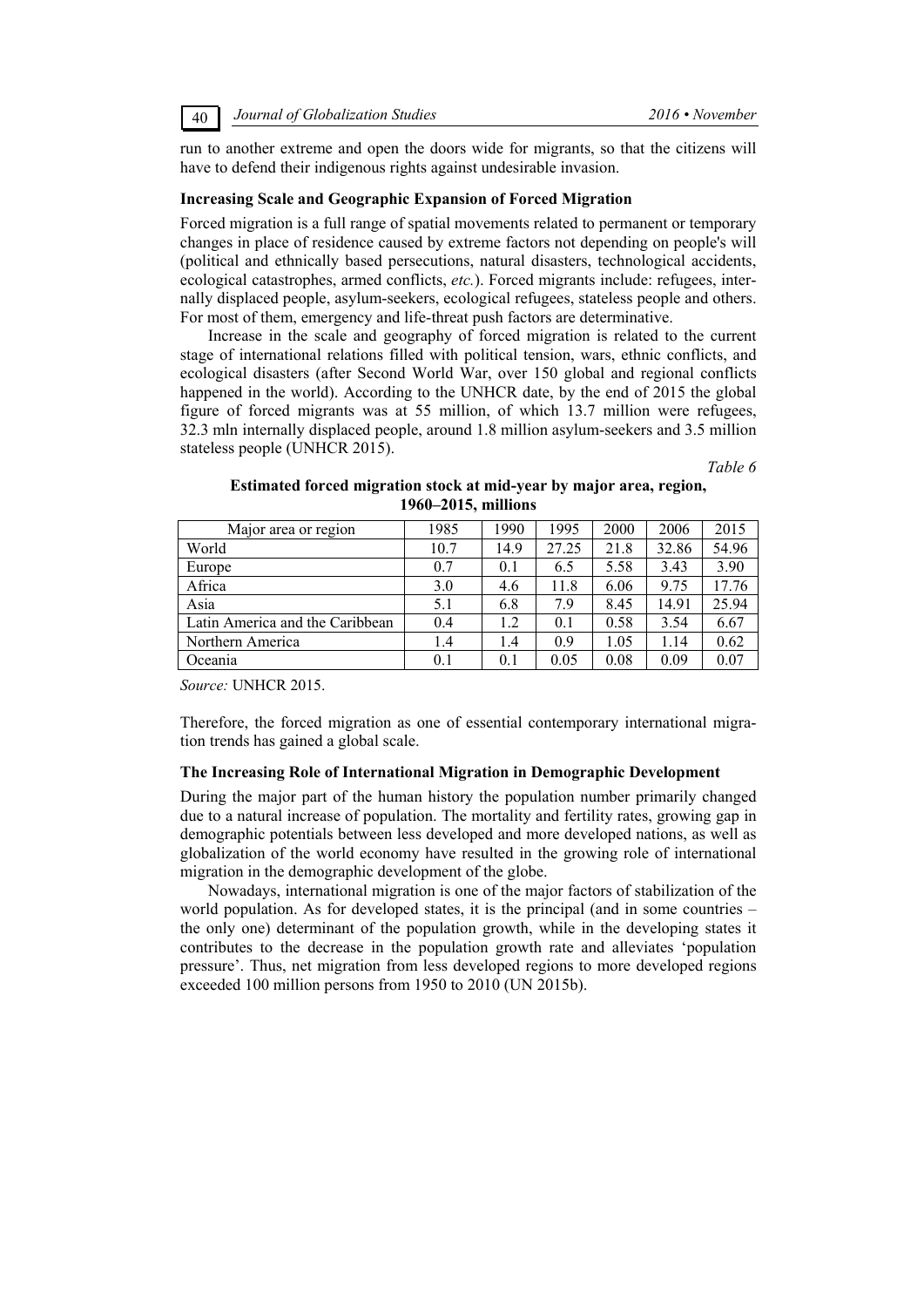Considering the global tendency of decreasing population growth rates developing regions are at the initial stage of this decrease while in developed countries the rate of natural population growth is often negative. For this reason, the migration potential in developing countries remains high while developed countries are dependent on immigrants' inflow to withstand local population ageing. Between 1950 and 1955 the migration increase gains only 1.7 per cent of total population increase in more developed regions, and between 2010 and 2015 migration increase gains more than 65 per cent of total population increase (Table 7).

# *Table 7*

|              | Average annual rate of | Average annual rate | Average annual rate   |
|--------------|------------------------|---------------------|-----------------------|
| Time periods | population increase    | of natural increase | of migration increase |
| 1950–1955    | 11.9                   | 11.8                | 0.1                   |
| 1955-1960    | 11.7                   | 11.7                | 0.0                   |
| 1960-1965    | 10.8                   | 10.3                | 0.5                   |
| 1965-1970    | 8.5                    | 7.8                 | 0.7                   |
| 1970-1975    | 7.7                    | 6.5                 | 1.2                   |
| 1975-1980    | 6.5                    | 5.2                 | 1.3                   |
| 1980-1985    | 5.8                    | 4.7                 | 1.1                   |
| 1985-1990    | 5.5                    | 4.2                 | 1.3                   |
| 1990-1995    | 4.4                    | 2.3                 | 2.1                   |
| 1995-2000    | 3.2                    | 1.0                 | 2.2                   |
| 2000-2005    | 3.4                    | 0.7                 | 2.7                   |
| 2005-2010    | 4.0                    | 1.3                 | 2.7                   |
| 2010-2015    | 2.9                    | 1.0                 | 1.9                   |

# **Indicators of Demographic Development of More Developed Regions, 1950–2015**

*Source:* UN 2015a.

It is important to emphasize that international migration is not only a way to increase the total population number but it also has a positive impact on its age and gender structure, bringing higher reproductive standards. In the 1990s this argument was applied within the 'replacement migration' concept which emphasized the potential of international migration from 'demographically younger regions' to compensate for negative demographic trends in the 'older' receiving states (UN 2000). Whether 'replacement migration' is able to solve problems of population ageing in developed countries is a scientific problem which requires further discussion. Taking into account constant negative trends in demographic development (first of all, population ageing) in developed countries, the number of immigrants required to replace them seems to be too large. There are forecasts that the EU countries, in order to 'compensate' for ageing of their labor-active groups, are to 'import' annually 12.7 million immigrants until 2050. Russia, in order, to provide a stable number of the labor-age population, is to admit annually (up to median forecast) about 700,000–800,000 migrants (net migration) and gradually increase this number up to 1.5–1.7 million migrants by 2025 (UN 2000).

In the twenty-first century the depopulation trends along with population ageing will make international migration a non-alternative factor of the population growth in the majority of developed countries. In this context, one should consider not only the impact of immigration on the population size in receiving countries, but the fundamen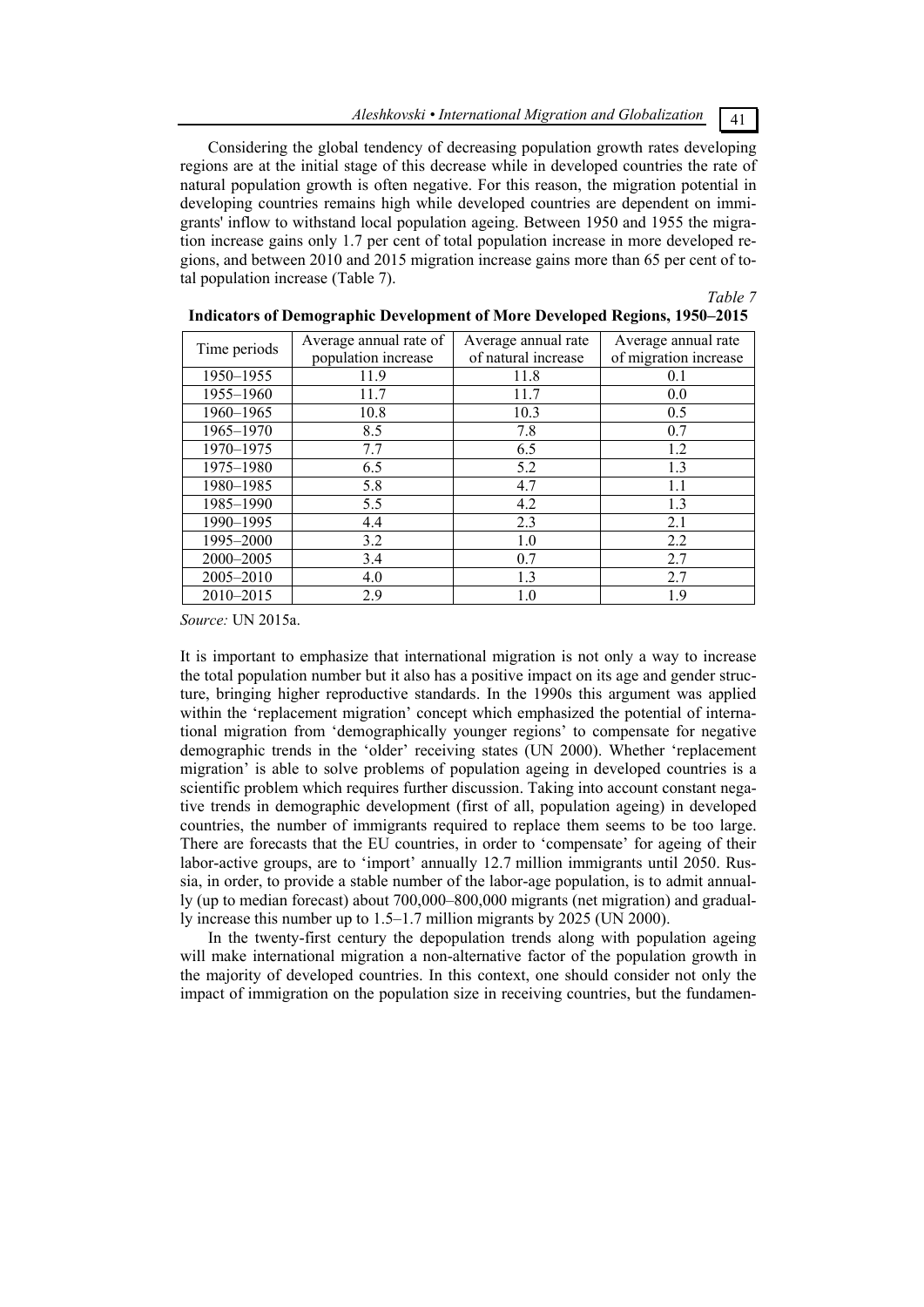tal shifts in reproductive behavior, gender, age, and ethnic structure of the receiving countries' populations due to inflow of immigrants from distant regions.

#### **The Dual Character of Migration Policy**

The transformation of migratory streams into a global phenomenon has aroused a significant interest of scientists, officials, politicians, international public organizations and *public* in the issues of international migration. In its turn, there emerged a necessity to improve the management tools for migratory processes at national and regional levels, as well as to work out a migration policy at the global level comprising a system of international treaties, agreements and other bilateral and multilateral normative legal acts on regulation of interstate territorial movements of population, in order to pursue social, economic, demographic, and geopolitical purposes, *etc.*

Our analysis shows that duality is a peculiar characteristic of the existing system of management of the interstate and territorial movements of population. At the current stage of globalization the dual character of migration policy is distinctly noticeable at the following three levels (Aleshkovski and Iontsev 2015):

*– the global (world) level* associates with contradictions between interests of various agents of international relations system (developed and developing countries, international organizations and certain states);

– *the regional level (level of integration associations)* associates with existing counteractive trends for liberalization of migration regime within integration associations and simultaneous toughening of migration policy towards citizens of third countries;

– *the national level (level of individual states)* represents a contradiction between social, demographic, and economic interests, on the one hand, and national security, on the other hand.

Meanwhile, the contradiction between migrants and host states as well as between business circles and society in general, gains a particular meaning. One should bear this in mind since in recent years in the developed countries the integrating policy for migrants can be implemented both at the regional and national levels.

#### *Global (world) Level of Migration Policy*

The core of the international normative framework on international migration is constituted by agreements, recommendations and others legislative acts, which are adopted at different meetings and conferences, conducted under the auspices of the largest international organizations, mainly the United Nations and its agencies (UNFPA, UNCTAD, UNHCR), International Organization for Migration (IOM) and International Labour Organization (ILO).

The Compendium of Recommendations on International Migration and Development, published in 2006 by the Department of Economic and Social Affairs of the Secretariat, defines to what extent the adopted documents should provide guidance to the governments to promote co-development initiatives in international migration management (see UN 2006a: 95–98).

The conducted analysis showed that resulting documents of conferences and summits contain various recommendations for improving the migration policy. At the same time, one can define the *dual character* of the approaches to managing the migratory processes at the global level. The duality at the global level proceeds, first of all, from the differing interests of various actors of the international relations system which are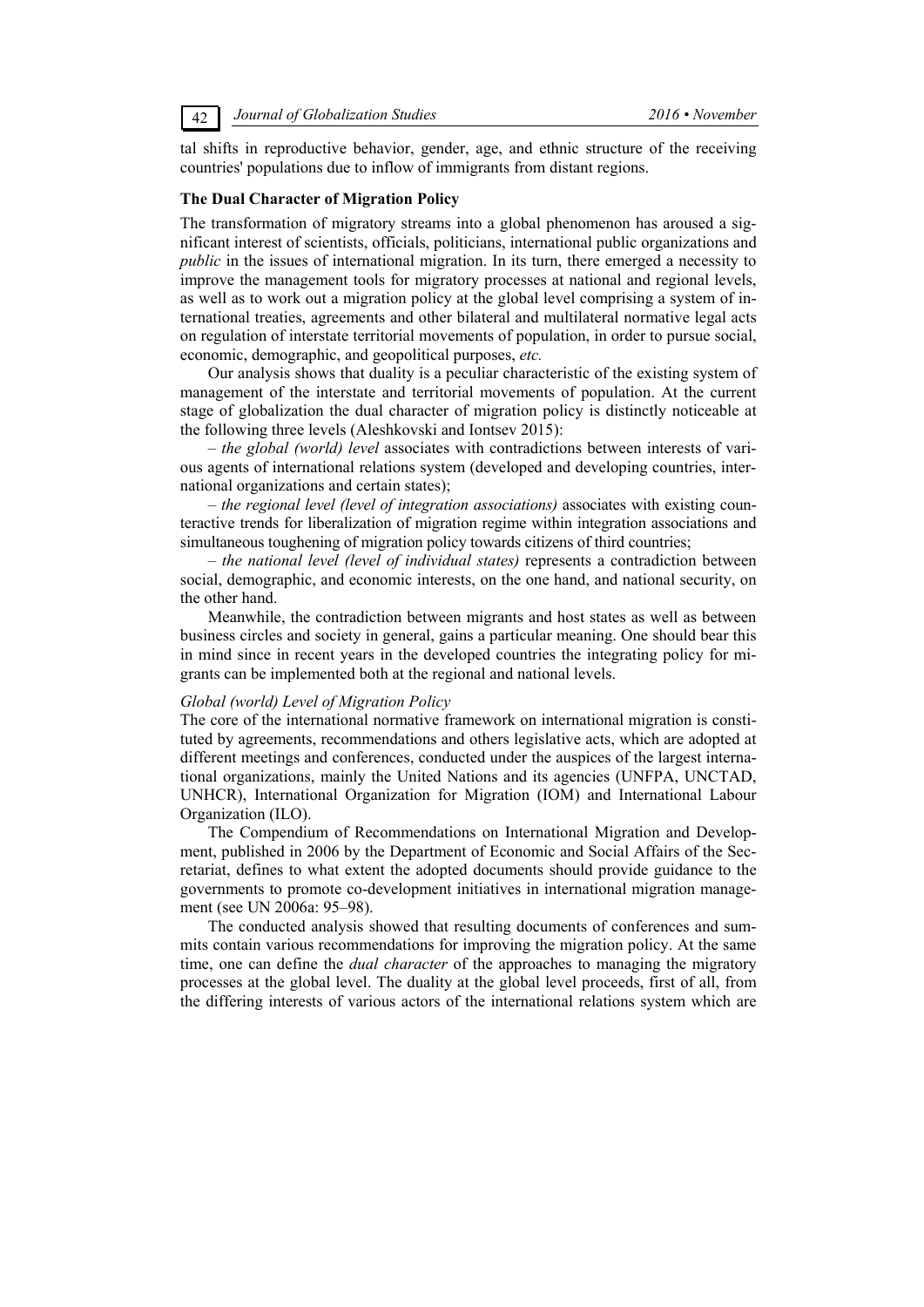often in conflict with each other. For example, there are contradictions between the major countries of emigration and countries of immigration. As a result, many documents and agreements signed at international conferences remain for many years nonconsummated or are applied in a limited number of countries since they have been ratified by an insignificant number of countries.

A typical example here is the situation with ratification of international conventions dealing with migrant workers and affecting economic interests of receiving states. For example, by the present time only 26 per cent of countries has ratified the 1949 Convention No. 97 'On migrant workers' of the International Labor Organization, and as many as 12 per cent of countries has ratified the 1975 ILO Convention No. 143 'Concerning Migrations in Abusive Conditions and the Promotion of Equality of Opportunity and Treatment of Migrant Workers'. In its turn, the International Convention on the Protection of the Rights of All Migrant Workers and Members of Their Families was adopted in 1990, came into force only in 2003, and has been ratified so far only in 24 per cent of countries (see Table 8).

*Table 8*

|                                                                                                                                                                                       |                        |                             | Participants of agree-     | Participants of agree-      |                                 |  |
|---------------------------------------------------------------------------------------------------------------------------------------------------------------------------------------|------------------------|-----------------------------|----------------------------|-----------------------------|---------------------------------|--|
|                                                                                                                                                                                       | Year of                |                             | ments as of 01.09.2006     |                             | ments as of 01.09.2016          |  |
| Agreement                                                                                                                                                                             | coming in-<br>to force | Number<br>of coun-<br>tries | Percentage<br>of countries | Number<br>of coun-<br>tries | Percent-<br>age of<br>countries |  |
| The 1949 Convention No. 97<br>of the ILO on migrant work-<br>ers                                                                                                                      | 1952                   | 45                          | 23                         | 49                          | 26                              |  |
| The 1975 Convention No. 143<br>of the ILO concerning Migra-<br>tions in Abusive Conditions<br>and the Promotion of Equali-<br>ty of Opportunity and Treat-<br>ment of Migrant Workers | 1978                   | 19                          | 10                         | 23                          | 12                              |  |
| The 1990 International Con-<br>vention on the Protection of<br>the Rights of All Migrant<br>Workers and Members of<br><b>Their Families</b>                                           | 2003                   | 34                          | 17                         | 48                          | 25                              |  |
| The 2000 Protocol to Pre-<br>vent, Suppress and Punish<br>Trafficking in Persons, Es-<br>pecially Women and Chil-<br>dren                                                             | 2003                   | 97                          | 50                         | 170                         | 88                              |  |
| The 2000 Protocol against<br>the smuggling of migrants<br>by land, sea and air                                                                                                        | 2004                   | 89                          | 46                         | 142                         | 73                              |  |
| The 1951 Convention relat-<br>ing to the status of refugees                                                                                                                           | 1954                   | 143                         | 73                         | 145                         | 75                              |  |

# **Ratification of international legal documents dealing with international migration**

*Source:* data of the UN (United Nations Treaty Collection) and ILO (ILO Information System on International Labour Standards).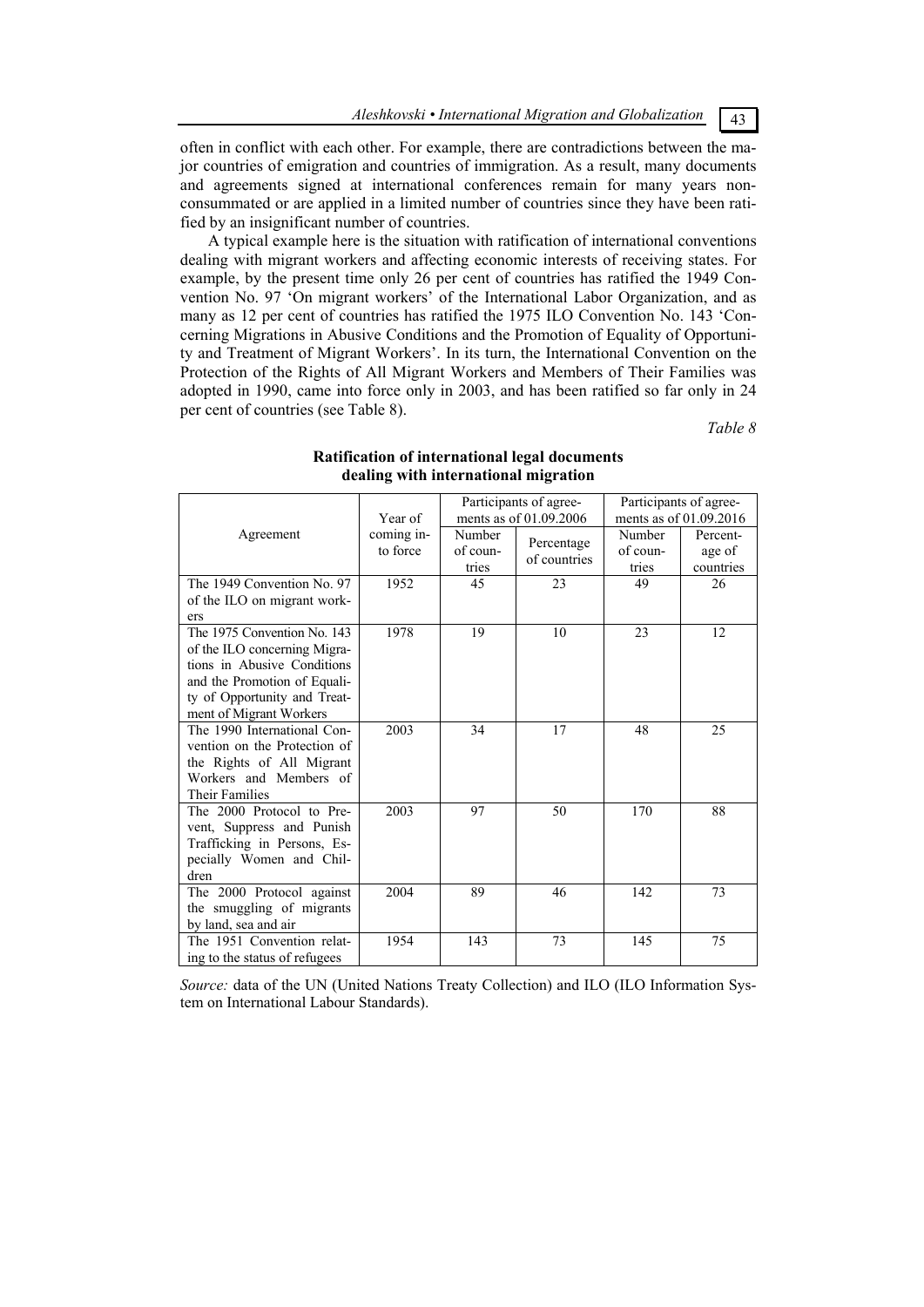To conclude an overview of the migration policy at the international level one particular characteristic of the international community towards the problem of international migration should be emphasized: it was always viewed as a function of changing political, economic and social conditions.

However, all those discussions on migration issues have three main features: 1) lack of reliable and complete statistical data on migration; 2) complex nature of international migration and absence of a comprehensive theory of migration; 3) difficult interrelation between migration and development, incomplete understanding of totality of interrelations between migration and various factors (demographic, economic, political, ecological, *etc.*).

Search of an answer to these problems is necessary for development of a wellgrounded migration policy, decision making on all actual aspects of interrelation of migration and development, realization of potential of international migration as a factor of development of countries of departure, transit and destination.

#### *Regional Level of Migration Policy*

Regional cooperation for the management of labor migration can be divided into formal mechanisms of regional integration (*migration policy as a component of regional integration*), regional inter-state agreements (*migration policy in the framework of interstate agreements within a region*) and less formal mechanisms, such as regional consultative processes and other informal arrangements.

The conducted analysis revealed that *the dual character of migration policy at the regional level is expressed in two aspects*.

First, under the conditions of actively developing processes of the regional integration in the modern world, we witness liberalization of migration policy, the appearance of 'transparent borders' in the framework of regional unions, and freedom of movement for the population and labor force among the member countries across the internal state borders of those unions. On the other hand, many countries adopt increasingly strict measures towards migrants from 'the third countries', caused by different aspects of the national security (including a fight against the threats of the international terrorism and protection of the national labor markets).

The second aspect is that the interests and problems of integration association in general cannot coincide or can even contradict the interests of its separate member states. For example, the position of the United Kingdom from the very beginning of its accession into the EU (1973) had a somewhat special limiting character which, afterwards, found its reflection in that it refused to sign the Schengen agreement. Now, the government of Great Britain considers a possibility of introduction of limiting measures in relation to migrants from other countries of the European Union, and also restrictions on their use of social services and system of social protection of Great Britain. In the North American free trade zone (NAFTA) between the USA, Canada and Mexico, the freedom of travel of citizens, including migrant workers, is ensured between the USA and Canada while possibilities of labor migration of the Mexican citizens to these countries are significantly limited.

#### *National Level of Migration Policy*

At different times in history, different components of the government migration policy (emigration or immigration) dominate and define migration policy during a definite period.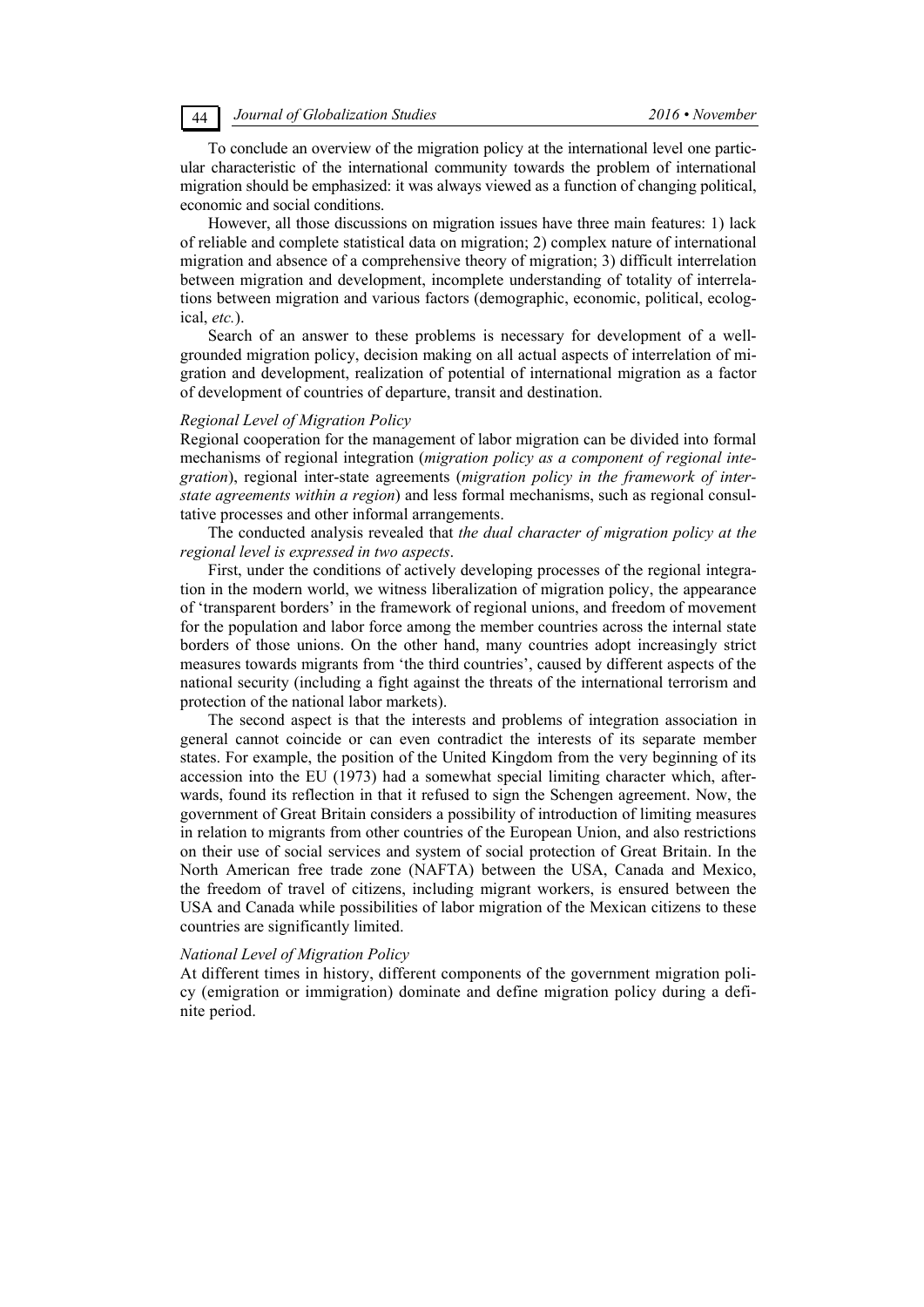*Aleshkovski • International Migration аnd Globalization* 45

In periodical UN publication on demographic policy (World Population Policies Database), there is a special chapter on different national government views and state policy on international migration.

Currently, only 13 per cent of sovereign states (the most part of which is located in Africa) do not regulate an immigration level. Whereas policy of emigration is not pursued by 45 per cent of the states, generally countries of Africa, Europe and North America. At the same time, all developed countries realize measures in the field of immigration regulation whereas emigrations are regulated by only 20 per cent of them (see Tables 9 and 10).

#### *Table 9*

|                         | Policy in the field of immigration level |             |          |                           |  |  |
|-------------------------|------------------------------------------|-------------|----------|---------------------------|--|--|
| Region                  | To reduce                                | To maintain | To raise | Without in-<br>tervention |  |  |
| World in general        | $16\%$                                   | 60 %        | $11\%$   | $13\%$                    |  |  |
| Europe                  | $11\%$                                   | 64%         | 25 %     |                           |  |  |
| Africa                  | 19 %                                     | 38 %        | $2\%$    | 41 %                      |  |  |
| Asia                    | $30\%$                                   | 55 %        | $12\%$   | $2\%$                     |  |  |
| America<br>Latin<br>and |                                          |             |          |                           |  |  |
| Caribbean Region        | $12\%$                                   | 79 %        | $3\%$    | $6\%$                     |  |  |
| North America           |                                          | $100\%$     |          |                           |  |  |
| Australia and Oceania   |                                          | $94\%$      | $6\%$    |                           |  |  |

**Views of national governments in relation to immigration policy, 2011**

*Table 10* 

**Views of national governments in relation to emigrant policy, 2011**

|                                       | Policy in the field of immigration level |             |          |                         |  |  |
|---------------------------------------|------------------------------------------|-------------|----------|-------------------------|--|--|
| Region                                | To reduce                                | To maintain | To raise | Without<br>intervention |  |  |
| World in general                      | 24 %                                     | $22\%$      | $9\%$    | 45 %                    |  |  |
| Europe                                | 18 %                                     | 14 %        |          | 68 %                    |  |  |
| Africa                                | $25\%$                                   | $15\%$      | $2\%$    | 58 %                    |  |  |
| Asia                                  | $21\%$                                   | 29 %        | 29 %     | $21\%$                  |  |  |
| Latin America and<br>Caribbean Region | $33\%$                                   | $36\%$      |          | 30 %                    |  |  |
| North America                         |                                          |             |          | 100 %                   |  |  |
| Australia and Oce-<br>ania            | $31\%$                                   | $19\%$      | $31\%$   | $19\%$                  |  |  |

*Source:* UN 2013b.

Thus, today the majority of countries pursue the immigration policy with governments' deliberate interest to immigrants along with imposing various requirements on them concerning the education level, profession, qualification, financial position, age, marital status, *etc*. Special attention is paid to these characteristics taking into account both a situation in the national labor market and goals of a population policy, and the national security aspects.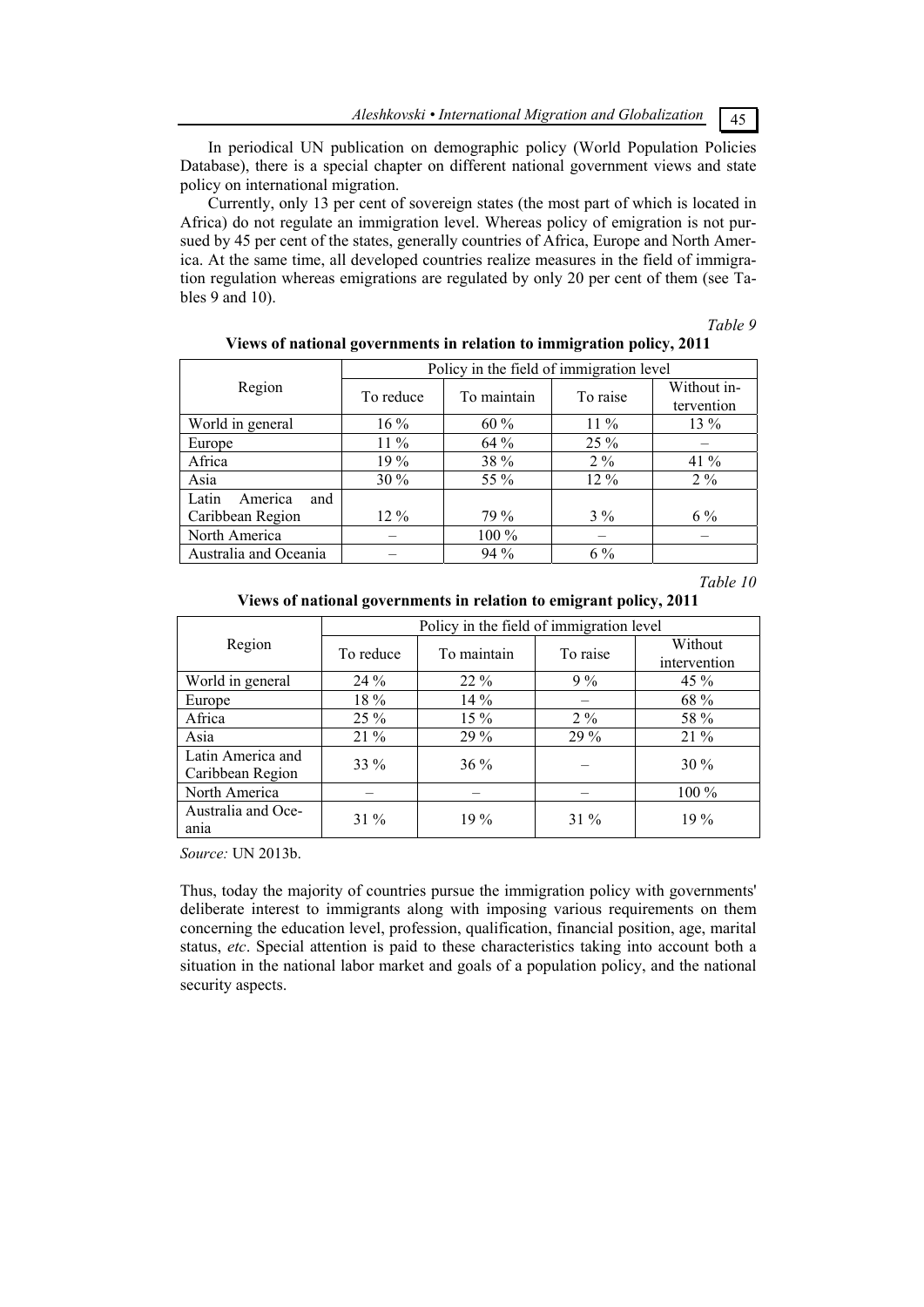One should note that the greatest changes in national migration policy since the end of the 1950s are connected exactly with its immigration component. For the states traditionally pursuing an immigration policy, the essential changes consist in the adopted laws directed, first, at encouragement of immigration of highly qualified specialists, and secondly, at a struggle against illegal migration.

The analysis of laws adopted in recent years and directed at counteracting illegal migration demonstrates a dual policy of receiving states: on the one hand, regulaitions for newly arriving migrants becomes more and more restrictive; on the other hand, policy of legalization is pursued in relation to those who entered a country earlier and found a job illegally. In developed countries from 1980 to 2016, over 30 migration amnesties were held and over 10 million illegal immigrants were amnestied. Thus, it is not actually about eradication of illegal immigration, but about legalization of those who entered a country earlier and found a job illegally. For example, in 2014, the US President Barak Obama signed an executive order reforming the immigration system of the USA which provided legalization for over 5 million illegal migrants. We should note that a number of experts speak against the implementation of such campaigns since in their opinion the latter only increase the potential scales of illegal immigration (Aleshkovski and Iontsev 2015).

*The duality of migration policy at the national level* also reveals itself in economic, demographic and geopolitical contradictions. For example, for the sake of demographic and economic development it often seems necessary to hold a liberalization of migration policy while the national security interests quite often require its toughening. The latter contradiction especially clearly revealed itself after the 9/11.

With respect to the migration policy in Russia, one should point that on the one hand, certain legislative base in the field of regulation of migratory processes has been worked out during the modern period of the country's development (from 1991 to 2016), and, on the other hand, Russia still lacks a strategic vision of migration as a positive phenomenon.

*The duality of migration policy in Russia* reveals itself in the fact that at the highest national level (in particular, in the Concept of the state migration policy of the Russian Federation, the President of Russia's Addresses to the Federal Assembly of the Russian Federation) the thesis is proclaimed about the necessity of conducting a reasonable immigration policy implying the involvement of our compatriots from abroad and qualified legal labor. Meanwhile, at the 'executive' level the attitude of the state to migratory processes management remains in many respects of a police-officer type, while migration itself is considered, first of all, as a threaten to the Russian national security. This ongoing situation contradicts the interests of the economic and demographic development of Russia and poses a necessity of a further improvement of the migration policy in Russia.

In conclusion we find it necessary to note that we believe that in order to overcome the dual character of migration policy and to take full advantage of international migration as a resource of development the political agents should pursue a reasonable and strategically adjusted approach to international migration management.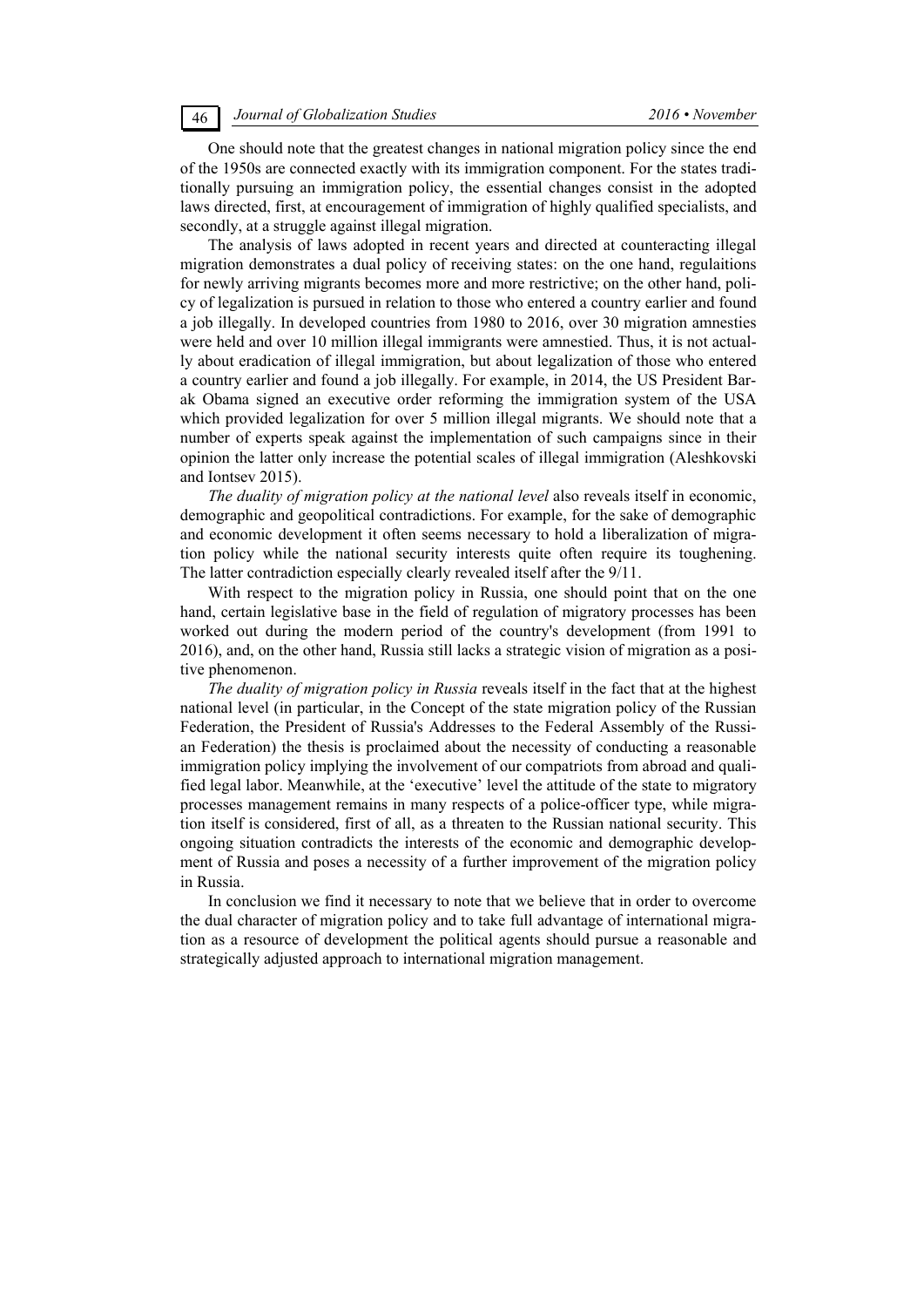#### **REFERENCES**

- Aleshkovski, I. A., and Iontsev, V. A. 2008. Trends of International Migration in the Globalizing World. *Vek globalizatsii* 2: 77–87. *Original in Russian* (Тенденции международной миграции в глобализирующемся мире. *Век глобализации* 2: 77–87).
- Aleshkovski, I. A., and Iontsev, V. A. 2015. International Migration Management in an Era of Globalization. *Vek globalizatsii* 1: 75–87. *Original in Russian* (Алешковский И. А., Ионцев В. А. Управление международной миграцией в условиях глобализации. *Век глобализации* 1: 75–87).
- Appleyard, R. 2001. International Migration Policies: 1950–2000. *International Migration* 39 (6): 7–20.
- Betts, A. 2011. *Global Migration Governance.* Oxford: University Press.
- Castles, S., Haas, H. de, and Miller, M. J. 2014. *The Age of Migration: International Population Movements in the Modern World.* 5<sup>th</sup> ed. New York; London: The Guilford Press.
- Demeny, P. 2002. Prospects for International Migration: Globalization and its Discontents. *Journal of Population Research* 19 (1): 65–74.
- GCIM. 2005. *Migration in an Interconnected World: New Directions for Action*. Geneva: Global Commission on International Migration.
- Hatton, T. J., and Williamson, J. G. 2006. *Global Migration and the World Economy: Two Centuries of Policy and Performance*. Cambridge: Massachusetts Institute of Technology Press.
- ILO. 2004. *Towards a Fair Deal for Migrant Workers in the Global Economy*. Report VI. International Labour Conference,  $92<sup>nd</sup>$  Session. Geneve, ILO.
- ILO. 2015. *ILO Global Estimates of Migrant Workers and Migrant Domestic Workers: Results and Methodology*. International Labour Office – Geneva: ILO.
- ILO 2016. *ILO Information System on International Labour Standards*. Electronic document: http://www.ilo.org/dyn/normlex/en/ (Accessed 01.09.2016).
- IOM. 2006. International Migration Flows: to and from Selected Countries: The 2005 Revision. N. Y.: UN Organization.
- IOM. 2010. World Migration Report 2010. *The Future of Migration: Building Capacities for Change.* Geneva: IOM.
- OSCE Organization for Security and Co-operation in Europe. 2006. *Handbook on Establishing Effective Labour Migration Policies in Countries of Origin and Destination*. Geneva, Switzerland: OSCE, the International Organization for Migration and the International Labour Office.
- The Globalization Process and International Migration. 2006. *Demography: Analysis and Synthesis: A Treatise in Population Studies*. Vol. II (pp. 275–277). New York, Amsterdam: Elsevier, Academic Press.
- UN. 1974. *World Population Plan of Action. Report of the United Nations World Population Conference, 1974, Bucharest, 19–30 August*. New York: United Nations, 1975. URL: http://www.population-security.org/27-APP1.html.
- UN. 2000. *Replacement Migration: Is it a Solution to Declining and Ageing Populations?* New York: United Nations.
- UN. 2006a. Trends in Total Migrant Stock: The 2005 Revision. URL: http://www.un.org/ esa/population/publications/migration/UN\_Migrant\_Stock\_Documentation\_2005.pdf.